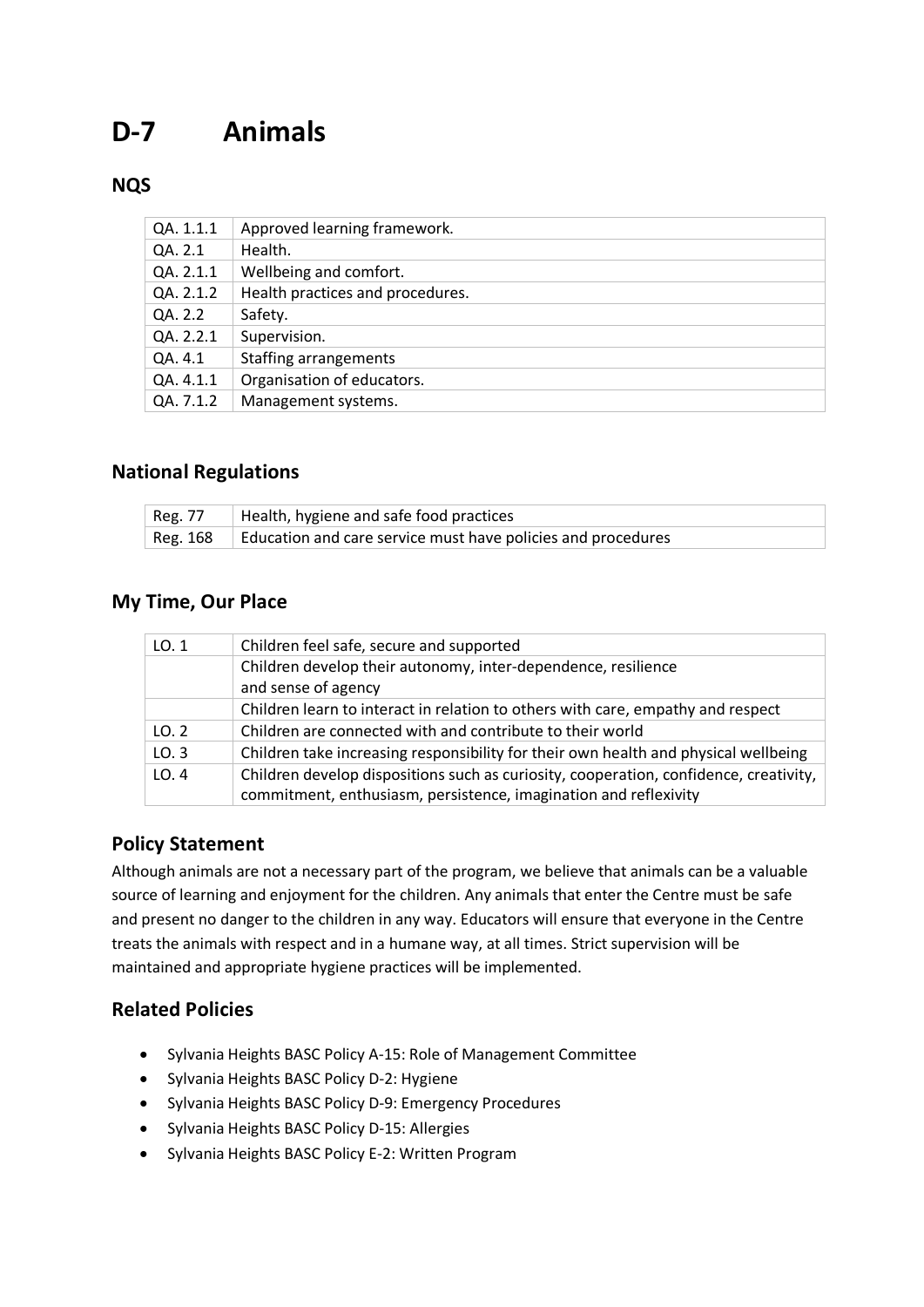### **Procedure**

The decision to keep a pet or have an animal visit the Centre will be made by the Nominated Supervisor, based on an observed need or value to the children. Animals may be incorporated as part of the educational program.

The Nominated Supervisor must discuss this in their report at a management meeting and have approval of the management committee prior to any animal being able to enter the Centre.

Considerations regarding individual children's allergies will be taken into account before bringing an animal into the Centre.

All animals which are kept in the Centre shall be maintained in a clean and healthy condition. Appropriate food and water will be replenished and maintained at all times.

An educator will be designated the duty of ensuring that the animal is appropriately fed and looked after. Alternatively, a roster of Educators and children can be made to fulfil this duty. Appropriate arrangements shall be made to ensure the animal is appropriately cared for over weekend and holiday breaks.

Children will be educated on an ongoing basis on how to properly care for and handle animals. Everyone in the Centre will treat with respect and in a humane way all animals, at all times.

Children will be reminded about the hygiene practices required after handling any animal and educators will ensure that this is maintained (see D-2 Hygiene Policy). All appropriate hygiene procedures will be followed regarding cleaning and disposal of waste. Animals will be located away from any food or food preparation areas.

Any animal or bird will only be considered with the clear understanding of them being safe and suitable with children, and an assurance that the animal will be properly cared for.

No animal, bird or livestock will be allowed in the program area which is likely to be a source of infection or which in any way may be detrimental to the wellbeing of the children.

Supervision is to be maintained at all times when animals are present around children.

#### **Unknown or Nuisance Animals on the Premises**

No animals should be on the premises (as per Section 14 of the Companion Animals Act (1998)) without the authority of the Nominated Supervisor or Management Committee.

Occasionally animals, such as stray dogs, may enter the premises. Children will be made aware of the importance of staying away from animals unknown to them.

In the event that an animal unknown to the Centre is on the premises the Educators will ensure that the children are moved as far away from the animal as possible.

**If educators feel the animal has become a threat to the children, the following will be observed**  (see D-9 Emergency Procedures Policy – *Nuisance Animals*)**:**